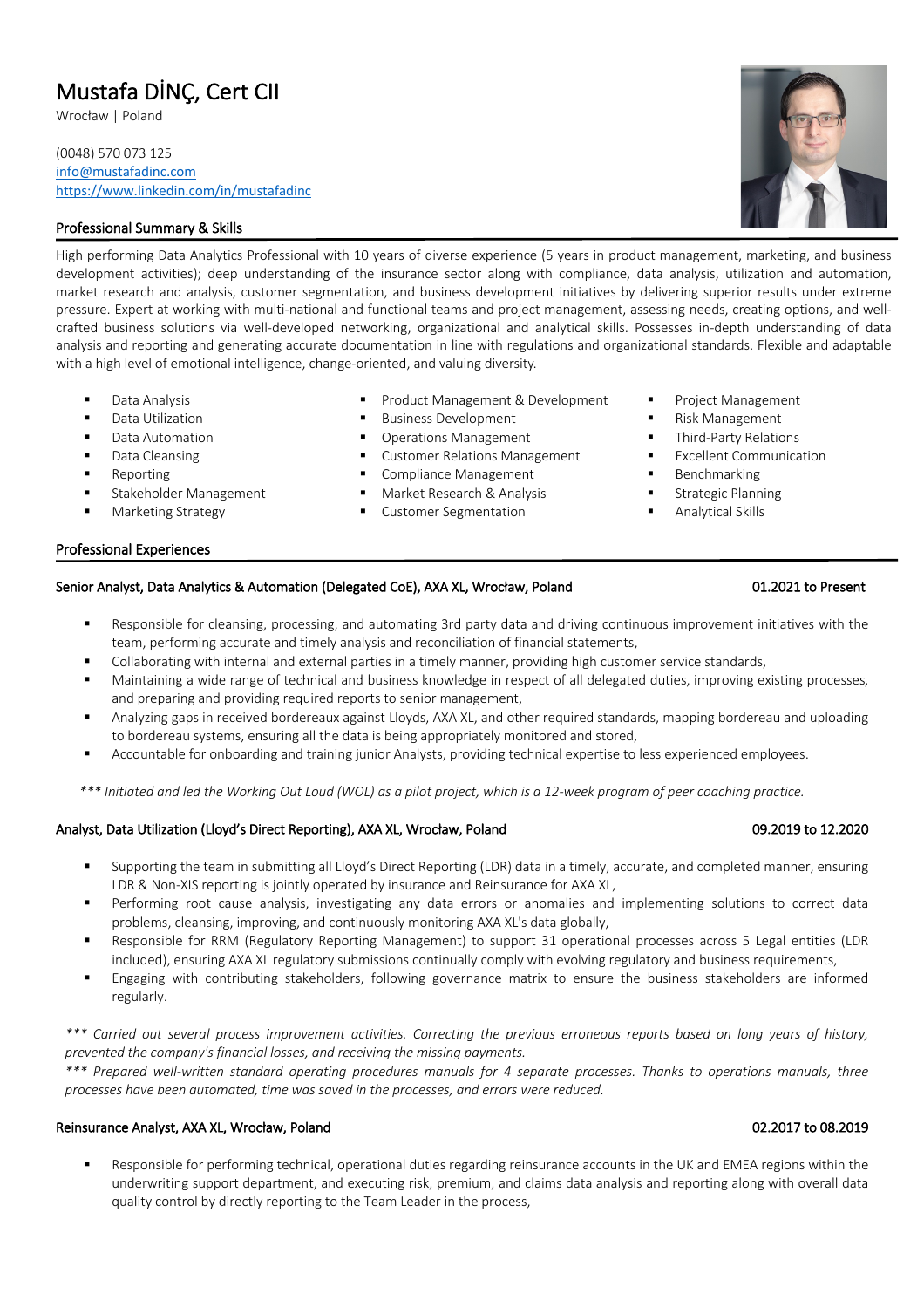- § Ensuring that all data is accurate and up to date, documentation is properly performed, and all transactions are uploaded electronically into the system in compliance with respective procedures and guidelines,
- § Actively collaborating with the HUB team within France and monitoring their progress regarding the assigned tasks along with responding to internal queries in a timely and efficient manner,
- Generating reinsurance analysis reports for executive management review, closely monitoring inconsistencies on accountrelated issues, and taking immediate actions, when necessary,
- Working closely with internal departments within respective projects as required, performing on reinsurance monthly, quarterly, and yearly closing process and supporting continuous improvement initiatives within the organization.

*\*\*\* Announced and honored as the most accomplished Reinsurance Analyst in 2018 among the 20 Reinsurance Analysts within the organization because of showing a performance surpassing the assigned tasks with the highest accuracy. \*\*\* Relocated in Poland and applied for necessary permits to settle during the 5-months gap.*

### Product Management Specialist, Groupama Sigorta A.S, Istanbul, Turkey 11.2016 11.2015 to 09.2016

- Effectively carrying out respective product management activities regarding a variety of insurance products (life, pension, nonlife, etc.) and defining product marketing objectives in line with the organizational goals by directly reporting to the Marketing Manager in the process,
- Driving efforts to enrich the product lines by reviewing product specifications and requirements and coming up with new products; accordingly, also assessing market conditions, competition, and trends both locally and internationally pre-launch,
- Actively collaborating with various business units to determine required product revisions and regulatory adaptations, and implementing changes accordingly via collaborative projects as well as actively executing projects with the third parties,
- Ensuring that all printed or digital material and content are created following overall marketing strategy by briefing the communication department; accordingly, providing information for management to utilize in product sales forecasts.

### Freelance Consultant, SCOR Global Life, Zurich, Switzerland 11.2014 to 11.2014 to 11.2019

Providing freelance consultancy regarding the insurance sector during the respective period, as well as actively involved in the SOLEM tool translation project (from English to Turkish) by assuring exhaustive proofreading and quality control.

\*\*\* *SOLEM is the online medical underwriting tool of SCOR Global Life, a global reinsurance company.*

### Multinational Servicing Unit Admin, ACE European Group, Istanbul, Turkey 09.2014 1992 09.2014 to 11.2015

- Executing multinational accounts such as Coca-Cola, Boeing, Microsoft, etc. regarding all types of insurance including accident & health, casualty, financial & professional lines, marine and property by directly reporting to the Operations Manager in the process,
- Adapting global standards into local legislation in Turkey by evaluating local insurance regulation in detail, executing respective operations management accordingly, and acting as a primary contact regarding the client queries along the way,
- § Ensuring that all documentation is generated in accordance with the local regulations and requirements, and actively collaborating with brokers and underwriters to determine the overall pricing strategy and other issues to ensure smooth operations regarding multinational programs.

*\*\*\* Achieving account objectives in a timely and efficient manner with no standing backlog and keeping the servicing office score as 100% for an entire year.* 

### Assistant Operations Specialist, AON Benfield, Istanbul, Turkey 01.2014 to 08.2014

- Executing operational activities within the operations and compliance department by carrying out a variety of respective processes including facultative reinsurance operations, registering policies and premiums, and following up in time solutions regarding clients such as contracts, debit notes, etc.,
- § Ensuring that all departments comply with the AON's principles and procedures by attending compliance meetings and actively collaborating with the COO, Compliance Officer, and Legal Counsel in the process,
- § Also, implementing, reviewing, and documenting internal control mechanisms per AON's global internal control requirements, and closely monitoring the compliance of business units along the way.

### Marketing Assistant, Ziraat Hayat ve Emeklilik A.S., Istanbul, Turkey 02.2012 to 12.2013

- § Assisting operational processes within the strategic marketing and corporate communications department by providing support to a wide range of respective activities including market research, product development, customer segmentation, etc.
- § Also, conducting competitive analysis and benchmarking, managing social media presence, and assisting communication activities, as well as providing translation support when necessary.